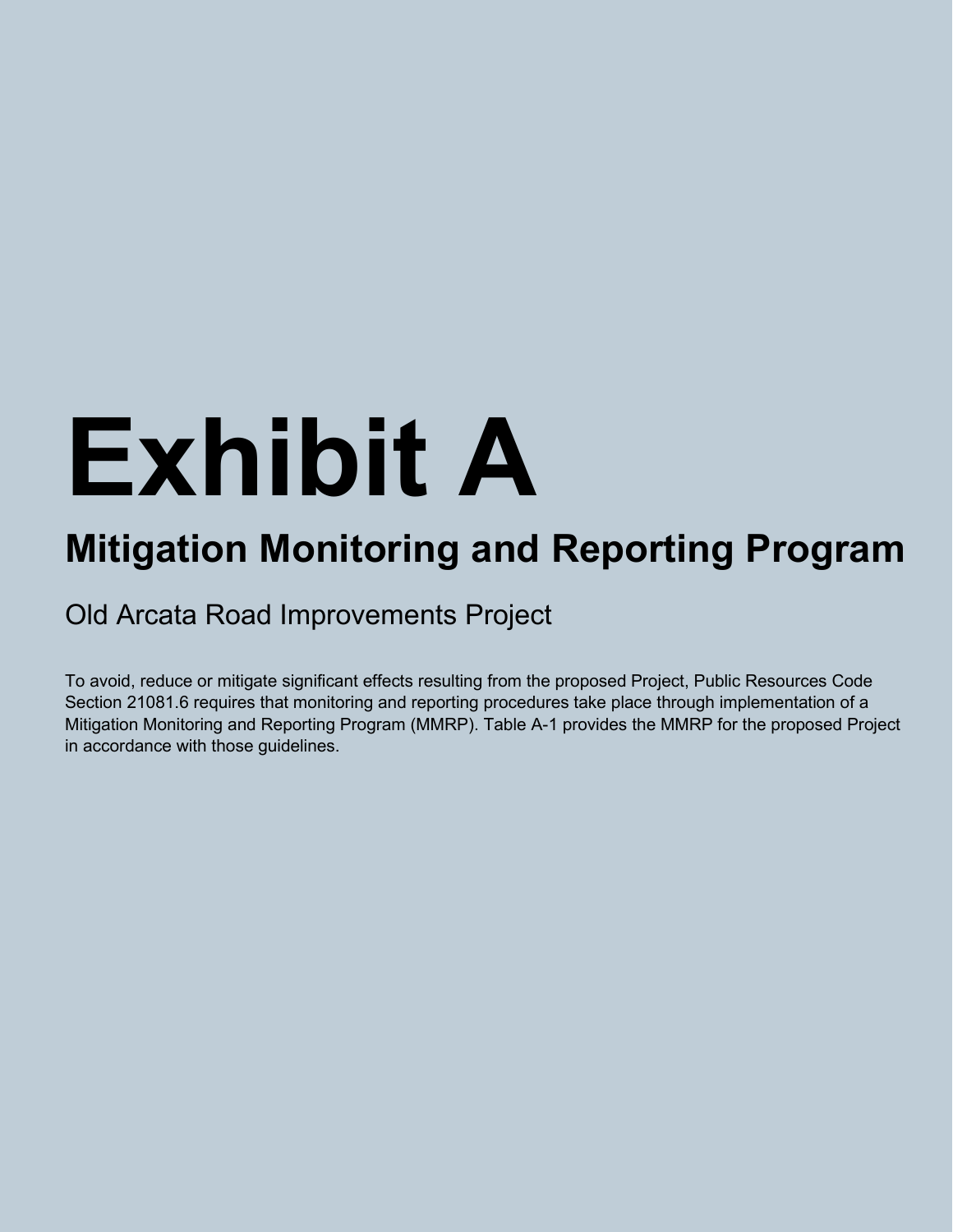## **Mitigation, Monitoring, and Reporting Program Old Arcata Road Improvement Project**

SCH No. 2021010176

*Table A-1 Mitigation Monitoring and Reporting Program*

|     | <b>Environmental Protection Actions (EPA) and</b><br><b>Monitoring Measure (MM)</b>                                                                                                                                                                                                                                                                                                                                                                                                                                                                                                                                                                                                                                                                                                                                                                                                                                                                                                                                                        | <b>Individual</b><br>Responsible<br>for Monitoring<br>and/or<br><b>Reporting</b> | Individual or<br>Organization<br><b>Responsible</b><br>for Verifying<br>Compliance | <b>Timing of Initial</b><br><b>Action</b> | <b>Frequency</b><br>and/or Duration<br>of Monitoring                                        | <b>Performance</b><br><b>Criteria</b> | <b>Proposed</b><br><b>Funding</b> |
|-----|--------------------------------------------------------------------------------------------------------------------------------------------------------------------------------------------------------------------------------------------------------------------------------------------------------------------------------------------------------------------------------------------------------------------------------------------------------------------------------------------------------------------------------------------------------------------------------------------------------------------------------------------------------------------------------------------------------------------------------------------------------------------------------------------------------------------------------------------------------------------------------------------------------------------------------------------------------------------------------------------------------------------------------------------|----------------------------------------------------------------------------------|------------------------------------------------------------------------------------|-------------------------------------------|---------------------------------------------------------------------------------------------|---------------------------------------|-----------------------------------|
|     | <b>Environmental Protection Action</b>                                                                                                                                                                                                                                                                                                                                                                                                                                                                                                                                                                                                                                                                                                                                                                                                                                                                                                                                                                                                     |                                                                                  |                                                                                    |                                           |                                                                                             |                                       |                                   |
|     | <b>EPA-Stormwater Pollution Prevention Plan (SWPPP)</b><br>The Project will seek coverage under State Water Resources<br>Control Board (Water Board) Order No. 2009-0009-DWQ, Waste<br>Discharge Requirements for Discharges of Storm Water Runoff<br>Associated with Construction and Land Disturbance Activities<br>The City will submit permit registration documents (notice of<br>intent, risk assessment, site maps, Storm Water Pollution<br>Prevention Plan (SWPPP), annual fee, and certifications) to the<br>Water Board. The SWPPP will address pollutant sources, best<br>management practices, and other requirements specified in the<br>Order. The SWPPP will include erosion and sediment control<br>measures, and dust control practices to prevent wind erosion,<br>sediment tracking, and dust generation by construction<br>equipment. A Qualified SWPPP Practitioner will oversee<br>implementation of the Project SWPPP, including visual<br>inspections, sampling and analysis, and ensuring overall<br>compliance. | City of Arcata's<br>Contractor                                                   | <b>SWPPP</b><br>Practitioner                                                       | Project<br>construction                   | <b>During Project</b><br>construction<br>activities.<br>including during<br>non-work times. | State standards                       | City of Arcata                    |
|     | <b>Mitigation Monitoring</b>                                                                                                                                                                                                                                                                                                                                                                                                                                                                                                                                                                                                                                                                                                                                                                                                                                                                                                                                                                                                               |                                                                                  |                                                                                    |                                           |                                                                                             |                                       |                                   |
| 3.1 | <b>Aesthetics</b>                                                                                                                                                                                                                                                                                                                                                                                                                                                                                                                                                                                                                                                                                                                                                                                                                                                                                                                                                                                                                          |                                                                                  |                                                                                    |                                           |                                                                                             |                                       |                                   |
|     | <b>MM AES-1 Minimize Temporary Visual Impacts</b><br>The City shall avoid or substantially lessen impacts by reducing<br>construction disturbance. Measures shall include:                                                                                                                                                                                                                                                                                                                                                                                                                                                                                                                                                                                                                                                                                                                                                                                                                                                                 | City of Arcata                                                                   | City of Arcata                                                                     | Project<br>construction                   | <b>During Project</b><br>construction                                                       | City standards                        | City of Arcata                    |

GHD | City of Arcata | Old Arcata Road Improvements Project, Mitigation Monitoring and Reporting Program 1

This document is in draft form. The contents, including any opinions, conclusions or recommendations contained in, or which may be implied from, this draft document must not be relied upon. GHD reserves the right, at any t without notice, to modify or retract any part or all of the draft document. To the maximum extent permitted by law, GHD disclaims any responsibility or liability arising from or in connection with this draft document.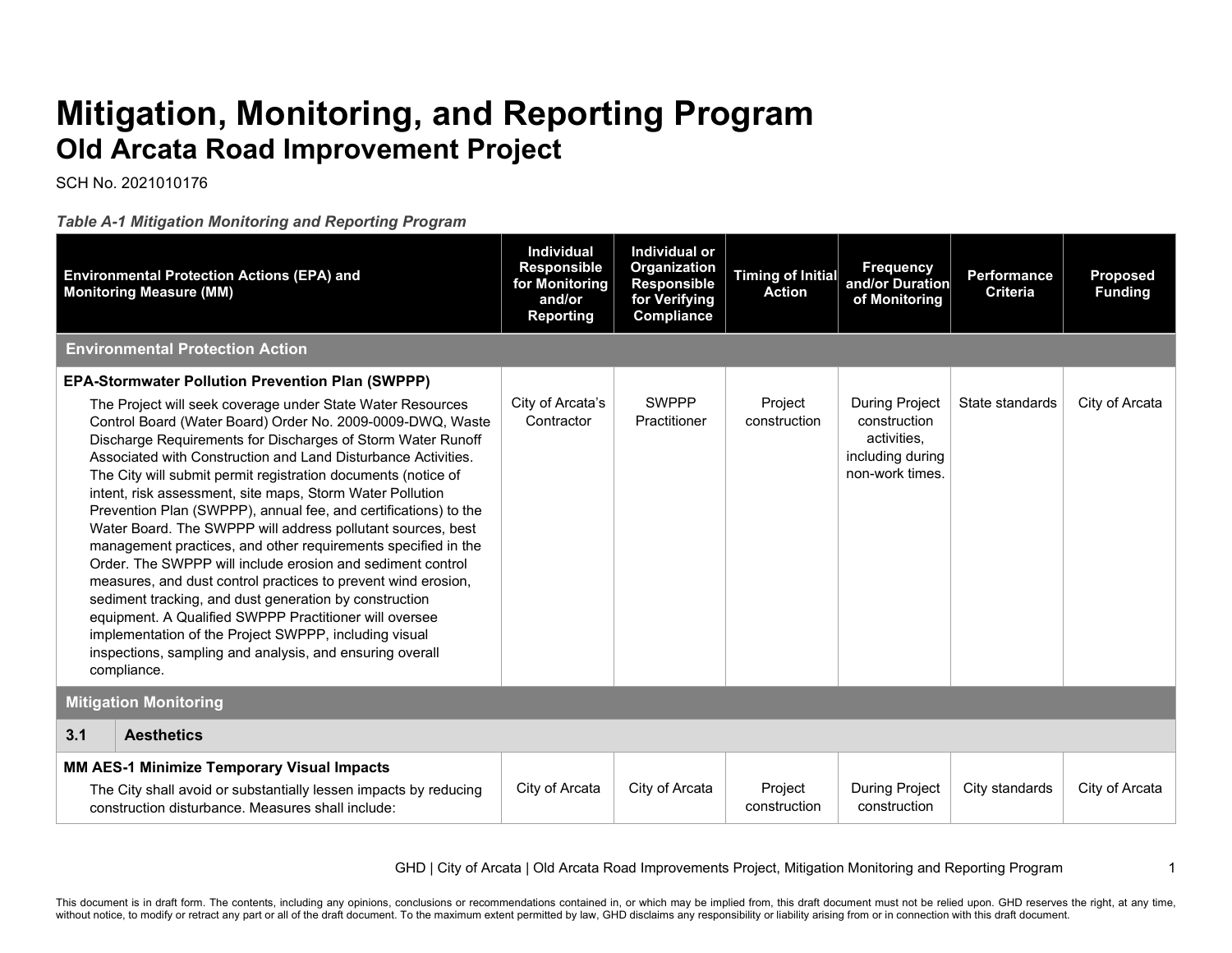|                               | <b>Environmental Protection Actions (EPA) and</b><br><b>Monitoring Measure (MM)</b>                                                                                                                                                                                                                                                                                                                                                                                                                                                                                                                                                                                                                                                                                                                                                                                                                                                                                                                                                                                                                                    | <b>Individual</b><br><b>Responsible</b><br>for Monitoring<br>and/or<br><b>Reporting</b> | Individual or<br>Organization<br><b>Responsible</b><br>for Verifying<br><b>Compliance</b> | <b>Timing of Initial</b><br><b>Action</b>                                                  | <b>Frequency</b><br>and/or Duration<br>of Monitoring | <b>Performance</b><br><b>Criteria</b> | <b>Proposed</b><br><b>Funding</b> |
|-------------------------------|------------------------------------------------------------------------------------------------------------------------------------------------------------------------------------------------------------------------------------------------------------------------------------------------------------------------------------------------------------------------------------------------------------------------------------------------------------------------------------------------------------------------------------------------------------------------------------------------------------------------------------------------------------------------------------------------------------------------------------------------------------------------------------------------------------------------------------------------------------------------------------------------------------------------------------------------------------------------------------------------------------------------------------------------------------------------------------------------------------------------|-----------------------------------------------------------------------------------------|-------------------------------------------------------------------------------------------|--------------------------------------------------------------------------------------------|------------------------------------------------------|---------------------------------------|-----------------------------------|
|                               | The size of construction zones and staging areas shall be the<br>minimum operable size. The location of such zones shall be<br>adjusted to minimize the visual impacts.                                                                                                                                                                                                                                                                                                                                                                                                                                                                                                                                                                                                                                                                                                                                                                                                                                                                                                                                                |                                                                                         |                                                                                           |                                                                                            |                                                      |                                       |                                   |
|                               | To the extent feasible, alignments and locations of facilities shall<br>be adjusted to avoid visually sensitive features and conditions that<br>would result in major landform alteration or mature landscape<br>removal.                                                                                                                                                                                                                                                                                                                                                                                                                                                                                                                                                                                                                                                                                                                                                                                                                                                                                              |                                                                                         |                                                                                           |                                                                                            |                                                      |                                       |                                   |
|                               | The City shall restore or revegetate staging areas disturbed by<br>construction activities, including restoring pre-Project topographic<br>features and reseeding with species comparable to those<br>removed or disturbed during construction.                                                                                                                                                                                                                                                                                                                                                                                                                                                                                                                                                                                                                                                                                                                                                                                                                                                                        |                                                                                         |                                                                                           |                                                                                            |                                                      |                                       |                                   |
| 3.3                           | <b>Biological Resources</b>                                                                                                                                                                                                                                                                                                                                                                                                                                                                                                                                                                                                                                                                                                                                                                                                                                                                                                                                                                                                                                                                                            |                                                                                         |                                                                                           |                                                                                            |                                                      |                                       |                                   |
| <b>Legged Frogs</b><br>Frogs: | MM BIO-1 Avoidance and Minimization Measures for Red-<br>Although Northern Red-legged Frog breeding is not documented<br>in the project area, measures for this species are included<br>because individual frogs may disperse for considerable distances<br>and could enter construction areas Mitigation Measure BIO-1 is<br>proposed to minimize potential impacts to Northern Red-legged<br>The City shall retain a qualified biologist to perform a pre-<br>construction survey for the Northern Red-legged Frog within 24<br>hours prior to commencement of ground disturbance within 50<br>feet of suitable Northern Red-legged Frog habitat. Suitable habitat<br>will be determined by the City's qualified biologist. The biologist<br>will relocate any specimens that occur within the work-impact<br>zone to nearby suitable habitat.<br>In the event that a Northern Red-legged Frog is observed in an<br>active construction zone, the contractor shall halt construction<br>activities in the area and the frog shall be moved to a safe location<br>in similar habitat outside of the construction zone | City of Arcata's<br>biologist                                                           | City of Arcata                                                                            | If impacts are<br>unavoidable:<br>Prior to the<br>initiation of<br>Project<br>construction | Once, prior to<br>Project<br>construction            | Federal and state<br>standards        | City of Arcata                    |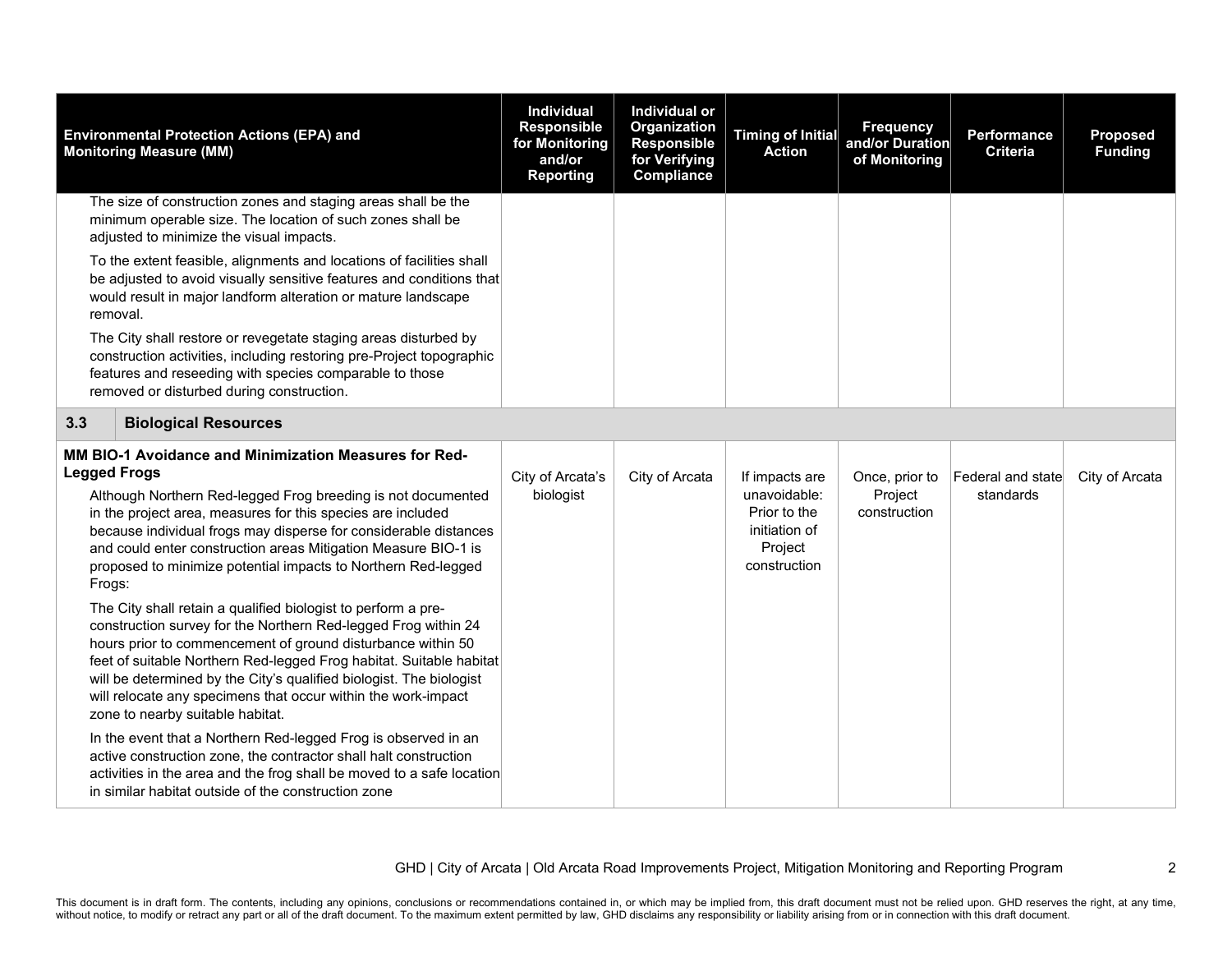| <b>Environmental Protection Actions (EPA) and</b><br><b>Monitoring Measure (MM)</b>                                                                                                                                                                                                                                                                                                                                                                                                                                                                                                                                                                                                                                                                                                                                                                                                                                                                                                                                                                                                                                                                                                                                                                                                                    | <b>Individual</b><br><b>Responsible</b><br>for Monitoring<br>and/or<br><b>Reporting</b> | Individual or<br>Organization<br><b>Responsible</b><br>for Verifying<br>Compliance | <b>Timing of Initial</b><br><b>Action</b>                    | <b>Frequency</b><br>and/or Duration<br>of Monitoring | Performance<br><b>Criteria</b> | <b>Proposed</b><br><b>Funding</b> |
|--------------------------------------------------------------------------------------------------------------------------------------------------------------------------------------------------------------------------------------------------------------------------------------------------------------------------------------------------------------------------------------------------------------------------------------------------------------------------------------------------------------------------------------------------------------------------------------------------------------------------------------------------------------------------------------------------------------------------------------------------------------------------------------------------------------------------------------------------------------------------------------------------------------------------------------------------------------------------------------------------------------------------------------------------------------------------------------------------------------------------------------------------------------------------------------------------------------------------------------------------------------------------------------------------------|-----------------------------------------------------------------------------------------|------------------------------------------------------------------------------------|--------------------------------------------------------------|------------------------------------------------------|--------------------------------|-----------------------------------|
| MM BIO-2 Protection of Special Status Plants<br>Pre-construction surveys: Seasonally appropriate pre-construction<br>surveys for special status plant species shall occur prior to<br>construction within the planned area of disturbance along Jacoby<br>Creek Road between 2266 Jacoby Creek Road and 2332 Jacoby<br>Creek Road during the appropriate blooming time (spring or<br>summer) for the target species. Survey methods shall comply with<br>CDFW rare plant survey protocols, and shall be performed by a<br>qualified field botanist. Surveys shall be modified to include<br>detection of juvenile (pre-flowering) colonies of perennial species<br>when necessary. Any populations of special status plant species<br>that are detected shall be mapped. Populations shall be flagged if<br>avoidance is feasible and if populations are located adjacent to<br>construction areas. The locations of any special status plant<br>populations to be avoided shall be clearly identified in the contract<br>documents (plans and specifications). If special status plant<br>populations are detected where construction would have<br>unavoidable impacts, the shoulder widening will be eliminated<br>from the project at that location to avoid impacts to special status<br>species. | City of Arcata's<br>biologist                                                           | City of Arcata                                                                     | Prior to Project<br>construction                             | Prior to Project<br>construction                     | State standards                | City of Arcata                    |
| MM BIO-3 Avoidance and Minimization Measures for Waters<br>of the United States and Waters of the State<br>The City shall implement the following avoidance and protection<br>measures for Waters of the United States and Waters of the<br>State:<br>1. The City shall attempt to avoid or minimize impacts to<br>wetlands/waters to the greatest extent feasible in the final design<br>plans.<br>2. Areas where wetlands are to be filled shall be clearly identified<br>in the construction documents and reviewed by the City prior to<br>issuing for bid.<br>3. ESA exclusion fencing shall be installed prior to construction to<br>protect juxtaposed wetlands from inadvertent construction-related                                                                                                                                                                                                                                                                                                                                                                                                                                                                                                                                                                                           | City of Arcata's<br>biologist                                                           | City of Arcata                                                                     | If surveys<br>necessary: Prior<br>to Project<br>construction | Prior to and<br>during Project<br>construction       | State standards                | City of Arcata                    |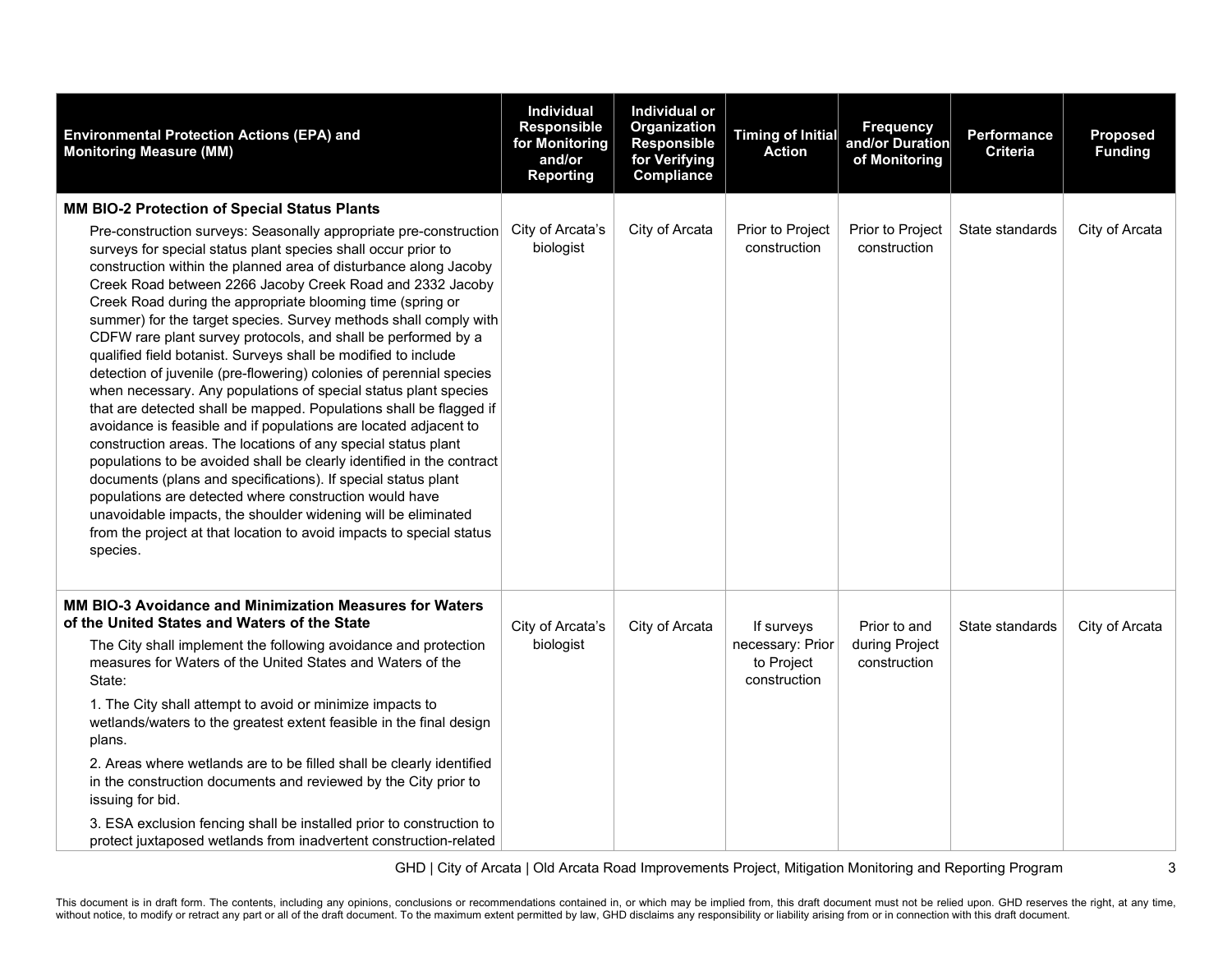| <b>Environmental Protection Actions (EPA) and</b><br><b>Monitoring Measure (MM)</b>                                                                                                                                                                                                                                                                                                                                                                                                                                                                                                                                                                                                                                                                                                                                                                                                   | <b>Individual</b><br><b>Responsible</b><br>for Monitoring<br>and/or<br><b>Reporting</b> | Individual or<br><b>Organization</b><br><b>Responsible</b><br>for Verifying<br>Compliance | <b>Timing of Initial</b><br><b>Action</b>                    | <b>Frequency</b><br>and/or Duration<br>of Monitoring                                          | Performance<br><b>Criteria</b> | <b>Proposed</b><br><b>Funding</b> |
|---------------------------------------------------------------------------------------------------------------------------------------------------------------------------------------------------------------------------------------------------------------------------------------------------------------------------------------------------------------------------------------------------------------------------------------------------------------------------------------------------------------------------------------------------------------------------------------------------------------------------------------------------------------------------------------------------------------------------------------------------------------------------------------------------------------------------------------------------------------------------------------|-----------------------------------------------------------------------------------------|-------------------------------------------------------------------------------------------|--------------------------------------------------------------|-----------------------------------------------------------------------------------------------|--------------------------------|-----------------------------------|
| impacts. The locations of the ESA fencing shall be included on the<br>final 100% design plan set for construction.                                                                                                                                                                                                                                                                                                                                                                                                                                                                                                                                                                                                                                                                                                                                                                    |                                                                                         |                                                                                           |                                                              |                                                                                               |                                |                                   |
| MM BIO-4 Compensatory Mitigation for Wetland Impacts                                                                                                                                                                                                                                                                                                                                                                                                                                                                                                                                                                                                                                                                                                                                                                                                                                  |                                                                                         |                                                                                           |                                                              |                                                                                               |                                |                                   |
| The City shall compensate for wetlands impacts through<br>restoration, rehabilitation, and/or creation of wetland at a ratio of<br>no less than 1:1.2 and to the satisfaction of the City and permitting<br>agencies. A Wetlands Mitigation and Monitoring Plan shall be<br>prepared in coordination with jurisdictional permitting agencies.<br>Compensation for wetlands shall occur so there is no net loss of<br>wetland habitat at ratios to be determined in consultation with and<br>to the satisfaction of jurisdictional permitting agencies.<br>Temporarily impacted wetlands shall be restored in place by the<br>City following the close of construction.<br>The Plan shall be acceptable to jurisdictional permitting agencies<br>and include the following elements: proposed mitigation ratios;<br>description and size of the restoration or compensatory area; site | City of Arcata                                                                          | City of Arcata                                                                            | 48 hours prior to<br>construction                            | <b>During Project</b><br>construction                                                         | State standards                | City of Arcata                    |
| preparation and design; plant species; planting design and<br>techniques; maintenance activities; plant storage; irrigation<br>requirements; success criteria; monitoring schedule; and remedial<br>measures. The Plan shall be implemented by the City.                                                                                                                                                                                                                                                                                                                                                                                                                                                                                                                                                                                                                              |                                                                                         |                                                                                           |                                                              |                                                                                               |                                |                                   |
| MM BIO-5 Remove Vegetation Outside of Nesting Bird Season                                                                                                                                                                                                                                                                                                                                                                                                                                                                                                                                                                                                                                                                                                                                                                                                                             |                                                                                         |                                                                                           |                                                              |                                                                                               |                                |                                   |
| The City would attempt to remove trees and other vegetation that<br>could potentially contain nesting birds outside the bird nesting<br>season (August 31st and February 1st).                                                                                                                                                                                                                                                                                                                                                                                                                                                                                                                                                                                                                                                                                                        | City of Arcata's<br>biologist                                                           | City of Arcata                                                                            | If surveys<br>necessary: Prior<br>to Project<br>construction | Prior to and<br>during Project<br>construction                                                | State standards                | City of Arcata                    |
| MM BIO-6 Conduct Nest Survey and Establish Buffers                                                                                                                                                                                                                                                                                                                                                                                                                                                                                                                                                                                                                                                                                                                                                                                                                                    |                                                                                         |                                                                                           |                                                              |                                                                                               |                                |                                   |
| If vegetation removal or ground disturbance cannot be confined to<br>work outside of the nesting season, a qualified ornithologist shall<br>conduct pre-construction surveys within the vicinity of the Project<br>Area, to check for nesting activity of native birds and to evaluate<br>the site for presence of raptors and special-status bird species.<br>The ornithologist shall conduct a minimum of one day pre-<br>construction survey within the 7-day period prior to vegetation<br>removal and ground-disturbing activities. If ground disturbance                                                                                                                                                                                                                                                                                                                        | City of Arcata                                                                          | City of Arcata                                                                            | Pre-construction                                             | Pre-construction<br>and possibly<br>during Project<br>construction<br>(should<br>construction | Federal and<br>State standards | City of Arcata                    |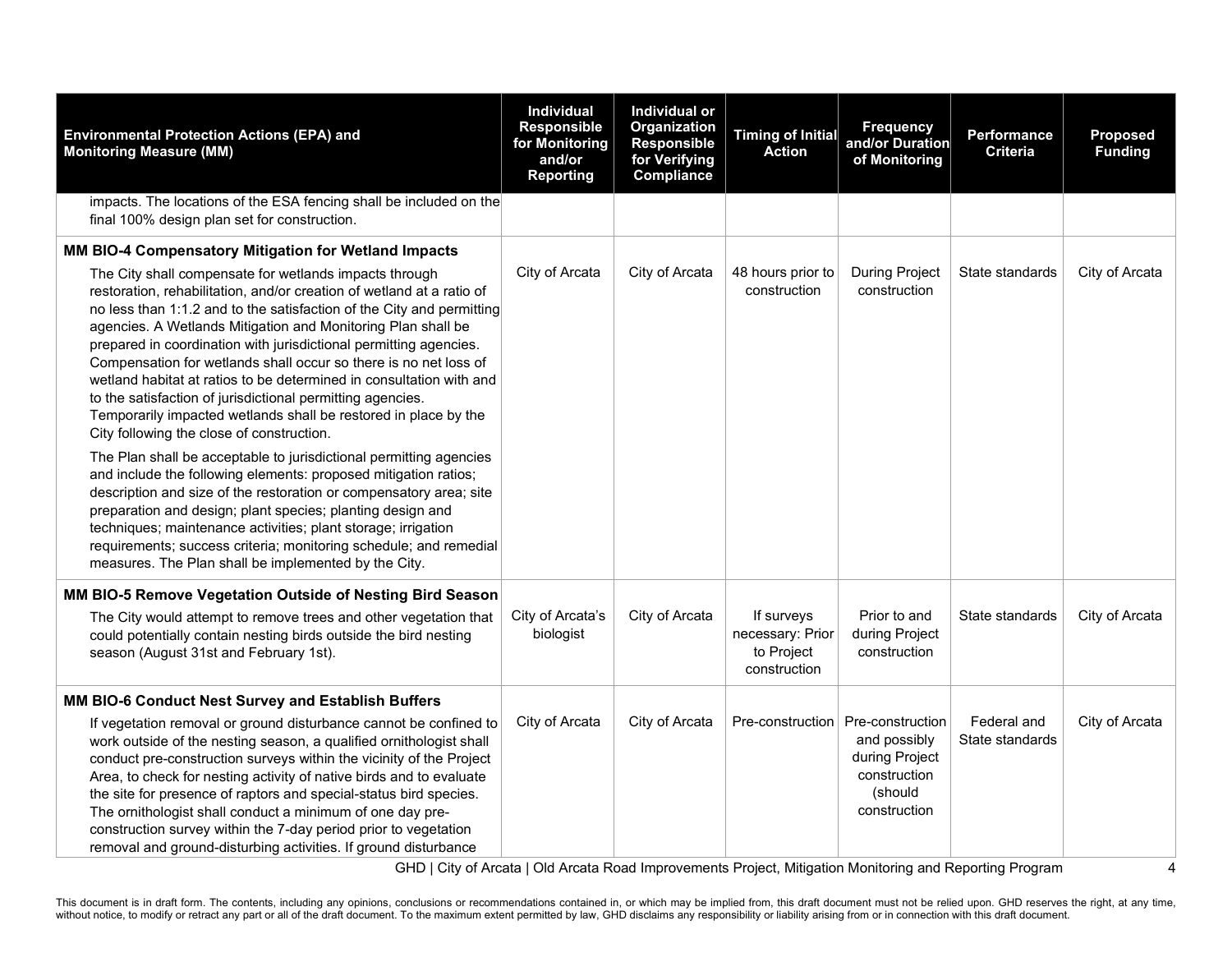| <b>Environmental Protection Actions (EPA) and</b><br><b>Monitoring Measure (MM)</b>                                                                                                                                                                                                                                                                                                                                                                                                                                                                                                                                                                                                                                                                                                                                                                                                                                                                                                                     | <b>Individual</b><br><b>Responsible</b><br>for Monitoring<br>and/or<br><b>Reporting</b> | Individual or<br>Organization<br><b>Responsible</b><br>for Verifying<br>Compliance | <b>Timing of Initial</b><br><b>Action</b> | <b>Frequency</b><br>and/or Duration<br>of Monitoring | Performance<br><b>Criteria</b> | <b>Proposed</b><br><b>Funding</b> |
|---------------------------------------------------------------------------------------------------------------------------------------------------------------------------------------------------------------------------------------------------------------------------------------------------------------------------------------------------------------------------------------------------------------------------------------------------------------------------------------------------------------------------------------------------------------------------------------------------------------------------------------------------------------------------------------------------------------------------------------------------------------------------------------------------------------------------------------------------------------------------------------------------------------------------------------------------------------------------------------------------------|-----------------------------------------------------------------------------------------|------------------------------------------------------------------------------------|-------------------------------------------|------------------------------------------------------|--------------------------------|-----------------------------------|
| and vegetation removal work lapses for seven days or longer<br>during the breeding season, a qualified biologist shall conduct a<br>supplemental avian pre-construction survey before project work is<br>reinitiated.<br>If active nests are detected within the construction footprint or<br>within the construction buffer established by the Project biologist,<br>the biologist shall flag a buffer around each nest. Construction<br>activities shall avoid nest sites until the biologist determines that<br>the young have fledged or nesting activity has ceased. If nests are<br>documented outside of the construction (disturbance) footprint,<br>but within construction buffer, nest buffers would be implemented<br>as needed. In general, the buffer size for common species would<br>be determined on a case-by-case basis in consultation with the<br>California Department of Fish and Wildlife (CDFW). Buffer sizes<br>would take into account factors such as (1) roadway and other |                                                                                         |                                                                                    |                                           | activities lapse<br>for seven days)                  |                                |                                   |
| ambient noise levels, (2) distance from the nest to the roadway<br>and distance from the nest to the active construction area, (3)<br>noise and human disturbance levels at the construction site at the<br>time of the survey and the noise and disturbance expected during<br>the construction activity;(4) distance and amount of vegetation or<br>other screening between the construction site and the nest; and<br>(5) sensitivity of individual nesting species and behaviors of the<br>nesting birds.                                                                                                                                                                                                                                                                                                                                                                                                                                                                                           |                                                                                         |                                                                                    |                                           |                                                      |                                |                                   |
| If active nests are detected during the survey, the qualified<br>ornithologist shall monitor all nests at least once per week to<br>determine whether birds are being disturbed. Activities that might,<br>in the opinion of the qualified ornithologist, disturb nesting<br>activities (e.g., excessive noise), shall be prohibited within the<br>buffer zone until such a determination is made. If signs of<br>disturbance or distress are observed, the qualified ornithologist<br>shall immediately implement adaptive measures to reduce<br>disturbance. These measures may include, but are not limited to,<br>increasing buffer size, halting disruptive construction activities in<br>the vicinity of the nest until fledging is confirmed, placement of<br>visual screens or sound dampening structures between the nest<br>and construction activity, queuing trucks to distribute idling noise,                                                                                             |                                                                                         |                                                                                    |                                           |                                                      |                                |                                   |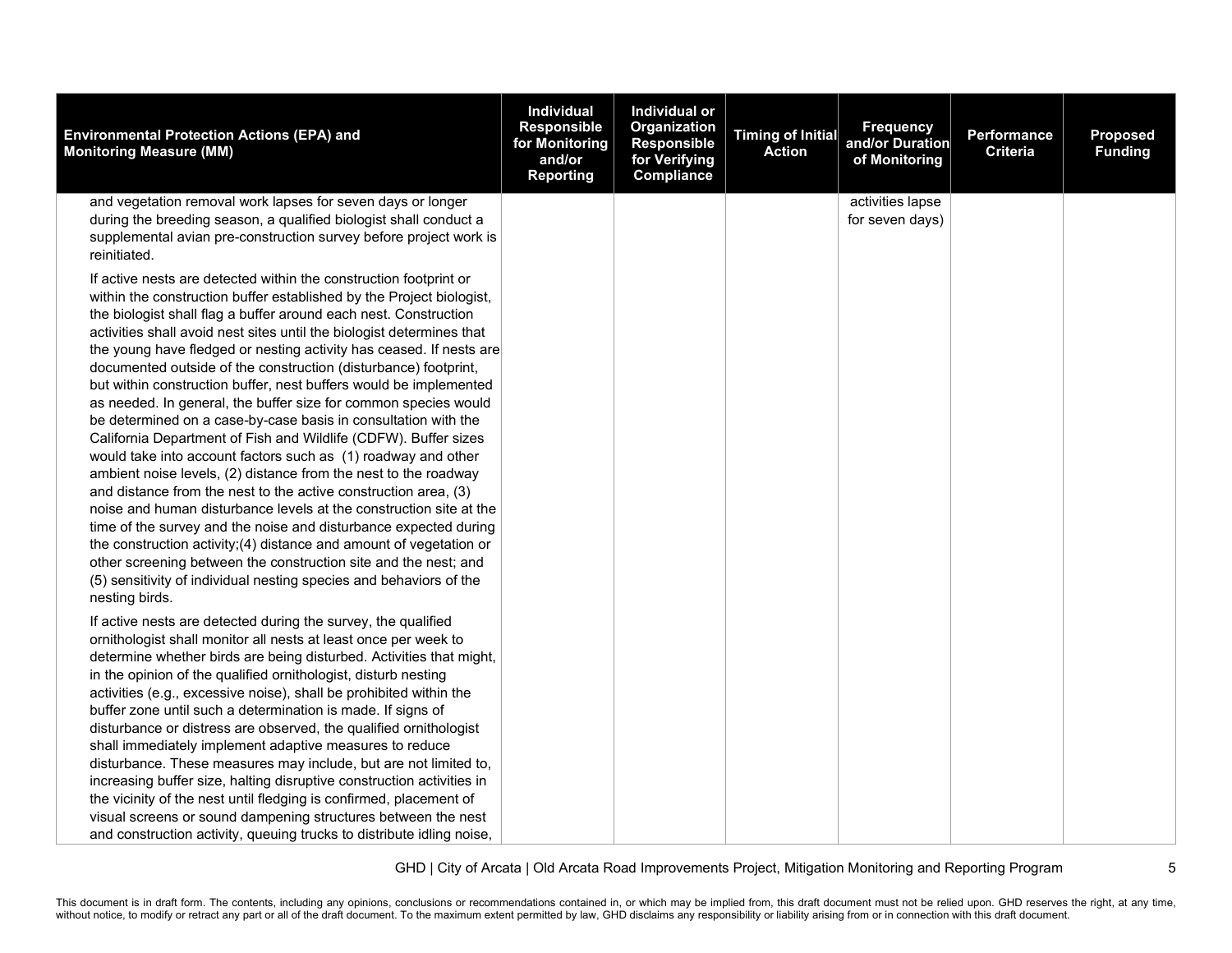|                  | <b>Environmental Protection Actions (EPA) and</b><br><b>Monitoring Measure (MM)</b>                                                                                                                                                                                                                                                                                                                                                                                                                                                              | <b>Individual</b><br><b>Responsible</b><br>for Monitoring<br>and/or<br><b>Reporting</b> | <b>Individual or</b><br>Organization<br><b>Responsible</b><br>for Verifying<br>Compliance | <b>Timing of Initial</b><br><b>Action</b> | <b>Frequency</b><br>and/or Duration<br>of Monitoring | Performance<br><b>Criteria</b> | <b>Proposed</b><br><b>Funding</b> |
|------------------|--------------------------------------------------------------------------------------------------------------------------------------------------------------------------------------------------------------------------------------------------------------------------------------------------------------------------------------------------------------------------------------------------------------------------------------------------------------------------------------------------------------------------------------------------|-----------------------------------------------------------------------------------------|-------------------------------------------------------------------------------------------|-------------------------------------------|------------------------------------------------------|--------------------------------|-----------------------------------|
|                  | locating vehicle access points and loading away from noise-<br>sensitive receptors, reducing the number of noisy construction<br>activities occurring simultaneously, and/or reorienting and/or<br>relocating construction equipment to minimize noise at noise-<br>sensitive receptors.                                                                                                                                                                                                                                                         |                                                                                         |                                                                                           |                                           |                                                      |                                |                                   |
| 3.4              | <b>Cultural Resources</b>                                                                                                                                                                                                                                                                                                                                                                                                                                                                                                                        |                                                                                         |                                                                                           |                                           |                                                      |                                |                                   |
| <b>Tribes</b>    | MM CR-1 Develop and Implement an MOU with Consulting                                                                                                                                                                                                                                                                                                                                                                                                                                                                                             |                                                                                         |                                                                                           |                                           |                                                      |                                |                                   |
|                  | The City shall develop a MOU with consulting tribes to that will<br>include:                                                                                                                                                                                                                                                                                                                                                                                                                                                                     | City of Arcata t                                                                        | City of Arcata                                                                            | Pre-construction                          | Once, prior to<br>Project                            | County<br>standards            | City of Arcata                    |
|                  | When and where tribal and or archaeological monitors will be<br>needed.                                                                                                                                                                                                                                                                                                                                                                                                                                                                          |                                                                                         |                                                                                           |                                           | construction                                         |                                |                                   |
|                  | Potential Preconstruction guided investigation needs that would<br>occur prior to construction.                                                                                                                                                                                                                                                                                                                                                                                                                                                  |                                                                                         |                                                                                           |                                           |                                                      |                                |                                   |
|                  | Inadvertent discovery protocols and plans.                                                                                                                                                                                                                                                                                                                                                                                                                                                                                                       |                                                                                         |                                                                                           |                                           |                                                      |                                |                                   |
|                  | The MOU shall be developed prior to construction and<br>implemented throughout the duration of project construction.                                                                                                                                                                                                                                                                                                                                                                                                                             |                                                                                         |                                                                                           |                                           |                                                      |                                |                                   |
| 3.6              | <b>Geology and Soils</b>                                                                                                                                                                                                                                                                                                                                                                                                                                                                                                                         |                                                                                         |                                                                                           |                                           |                                                      |                                |                                   |
| <b>Resources</b> | MM GEO-1 Inadvertent Discovery of Paleontological                                                                                                                                                                                                                                                                                                                                                                                                                                                                                                |                                                                                         |                                                                                           |                                           |                                                      |                                |                                   |
|                  | If potential or paleontological resources are encountered during<br>Project subsurface construction activities or geotechnical testing,<br>all work within 50 feet of the find shall be stopped, and a qualified<br>archaeologist funded by the City and approved by the City shall<br>be contacted to evaluate the find, determine its significance, and<br>identify any required mitigation. The applicant shall be responsible<br>for implementing the mitigation prior to construction activities<br>being re-started at the discovery site. | City of Arcata's<br>Contractor                                                          | City of Arcata                                                                            | Project<br>construction                   | <b>During Project</b><br>construction                | County<br>standards            | City of Arcata                    |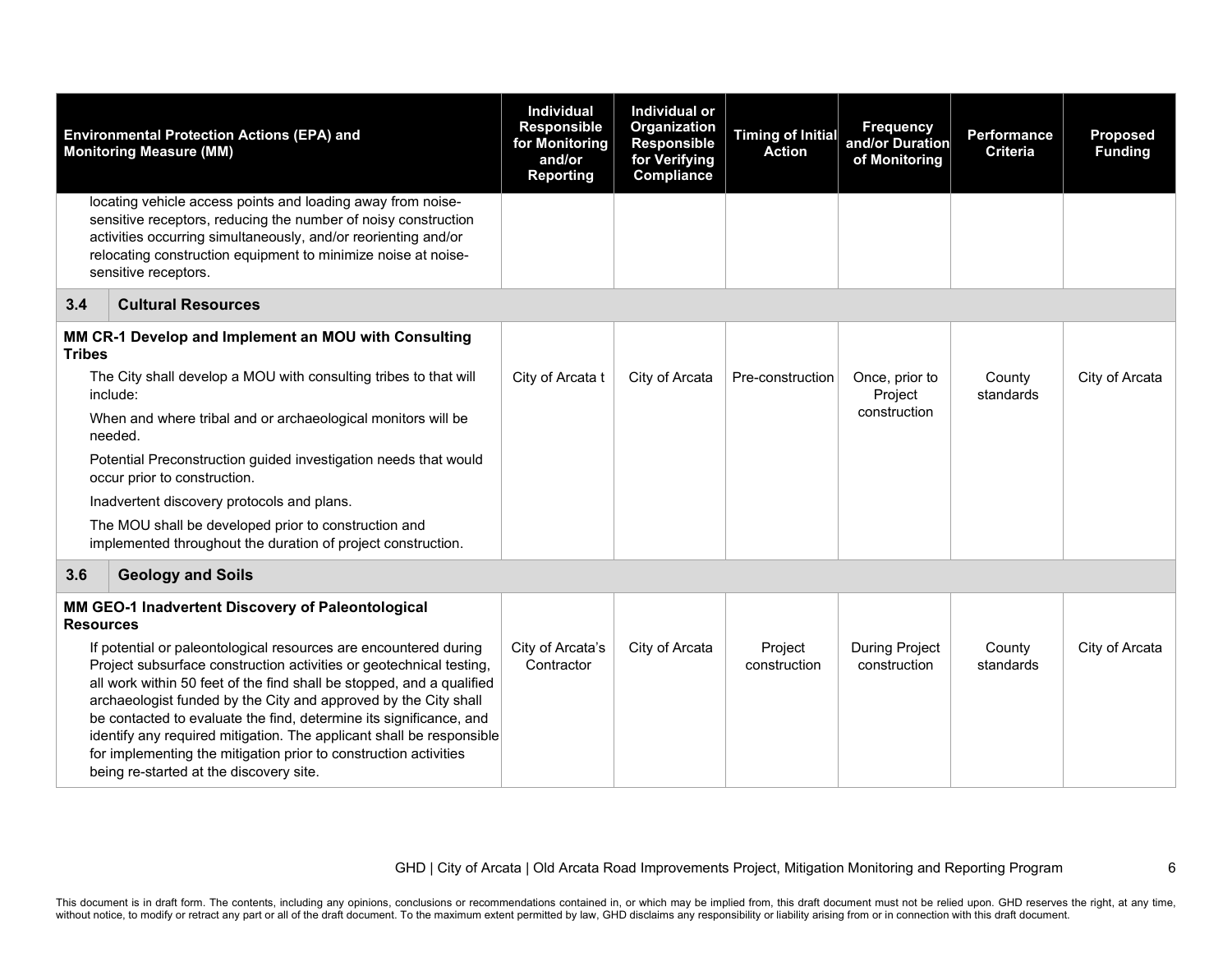|     | <b>Environmental Protection Actions (EPA) and</b><br><b>Monitoring Measure (MM)</b>                                                                                                                                                                                                                                                                                                                                                                                                                                                                                                                                                                                                                                                                                          | Individual<br><b>Responsible</b><br>for Monitoring<br>and/or<br><b>Reporting</b> | Individual or<br>Organization<br><b>Responsible</b><br>for Verifying<br>Compliance | Timing of Initial<br><b>Action</b> | <b>Frequency</b><br>and/or Duration<br>of Monitoring | <b>Performance</b><br><b>Criteria</b> | <b>Proposed</b><br><b>Funding</b> |
|-----|------------------------------------------------------------------------------------------------------------------------------------------------------------------------------------------------------------------------------------------------------------------------------------------------------------------------------------------------------------------------------------------------------------------------------------------------------------------------------------------------------------------------------------------------------------------------------------------------------------------------------------------------------------------------------------------------------------------------------------------------------------------------------|----------------------------------------------------------------------------------|------------------------------------------------------------------------------------|------------------------------------|------------------------------------------------------|---------------------------------------|-----------------------------------|
| 3.8 | <b>Hazards and Hazardous Materials</b>                                                                                                                                                                                                                                                                                                                                                                                                                                                                                                                                                                                                                                                                                                                                       |                                                                                  |                                                                                    |                                    |                                                      |                                       |                                   |
|     | MM HAZ-1 Evaluate and Manage Potential Contamination<br>from "Roger's Garage"                                                                                                                                                                                                                                                                                                                                                                                                                                                                                                                                                                                                                                                                                                |                                                                                  |                                                                                    |                                    |                                                      |                                       |                                   |
|     | Historical records of previous borings would be reviewed (if<br>available) to mitigate duplicate boring efforts. If existing data is<br>insufficient to evaluate potential contamination of soils to be<br>excavated with the Project Area, additional pre-construction<br>borings would occur. If sampled soil is found to be impacted by<br>ADL, petroleum hydrocarbons, or other regulated contaminants, a<br>Construction Soil Groundwater Monitoring Plan (SGMP) would be<br>prepared prior to any construction activities. During construction,<br>the SGMP would be implemented.                                                                                                                                                                                      | City of Arcata                                                                   | City of Arcata                                                                     | Pre-construction                   | Duration of<br>project<br>construction               | City and County<br><b>Standards</b>   | City of Arcata                    |
|     | MM HAZ-2 Evaluate and Managed Aerially Deposited Lead                                                                                                                                                                                                                                                                                                                                                                                                                                                                                                                                                                                                                                                                                                                        |                                                                                  |                                                                                    |                                    |                                                      |                                       |                                   |
|     | In areas of ground disturbance, pre-construction soil borings shall<br>characterize lead concentrations in soil and groundwater in<br>anticipation of construction activities. Once the areas of ground<br>disturbance and potential dewatering are confirmed, a Preliminary<br>Site Investigation (PSI) workplan shall identify location and<br>number of borings necessary for pre-characterization and depth<br>for sample collection. Historic soil boring information (if available)<br>shall be reviewed to further define boring locations and mitigate<br>duplicative borings.                                                                                                                                                                                       | City of Arcata                                                                   | City of Arcata                                                                     | Pre-construction                   | Duration of<br>project<br>construction               | City and County<br><b>Standards</b>   | City of Arcata                    |
|     | Laboratory analytical results of soil samples collected from the<br>borings shall be utilized to ascertain whether health and safety<br>concerns are present for construction workers and determine the<br>potential for ADL impacted groundwater, and soil and/or<br>groundwater handling and disposal options. Proposed soil borings<br>and/or grab groundwater sample locations shall be determined<br>following identification of the areas and depths of soil excavation<br>and dewatering activities. If pre-construction TTLC soil<br>characterization sampling indicates that concentrations of lead are<br>elevated above 1,000 ppm, or if STLC analytical results are<br>greater than 5 mg/l, then such data may indicate potential ADL<br>impacts to groundwater. |                                                                                  |                                                                                    |                                    |                                                      |                                       |                                   |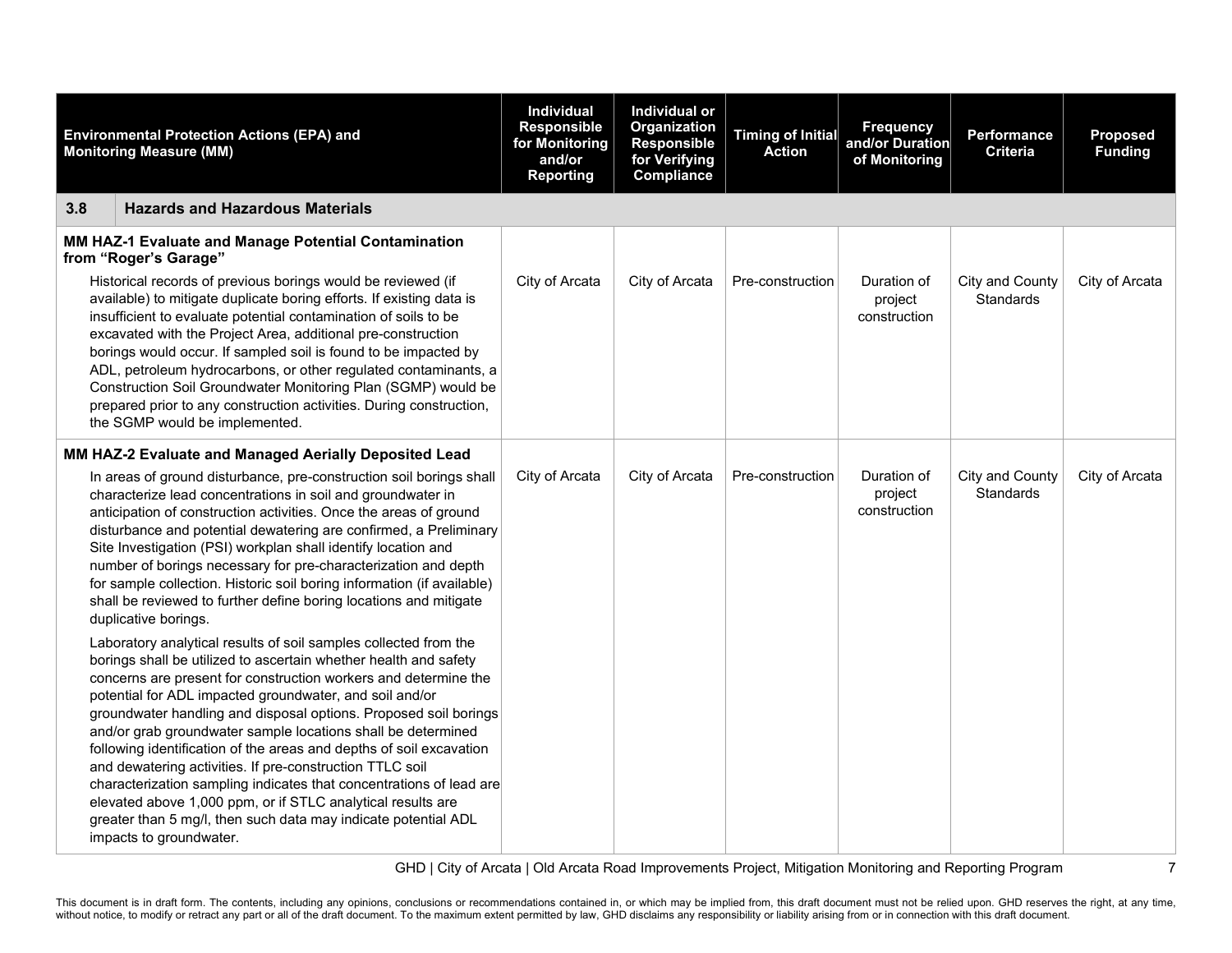|                   | <b>Environmental Protection Actions (EPA) and</b><br><b>Monitoring Measure (MM)</b>                                                                                                                                                                                                                                                                                                                                                                                                                                                                                                                                                                                                                                                            | Individual<br><b>Responsible</b><br>for Monitoring<br>and/or<br><b>Reporting</b> | Individual or<br>Organization<br><b>Responsible</b><br>for Verifying<br>Compliance | <b>Timing of Initial</b><br><b>Action</b> | <b>Frequency</b><br>and/or Duration<br>of Monitoring | Performance<br><b>Criteria</b> | <b>Proposed</b><br><b>Funding</b> |
|-------------------|------------------------------------------------------------------------------------------------------------------------------------------------------------------------------------------------------------------------------------------------------------------------------------------------------------------------------------------------------------------------------------------------------------------------------------------------------------------------------------------------------------------------------------------------------------------------------------------------------------------------------------------------------------------------------------------------------------------------------------------------|----------------------------------------------------------------------------------|------------------------------------------------------------------------------------|-------------------------------------------|------------------------------------------------------|--------------------------------|-----------------------------------|
|                   | If construction activities include dewatering, and if laboratory<br>analysis of pre-construction soil borings indicate elevated total<br>and STLC concentrations of 1,000 ppm and 5 mg/L, respectively,<br>then pre-construction groundwater characterization shall occur. If<br>lead impacted soil or groundwater is identified during pre-<br>construction characterization, then a SGMP shall be developed to<br>identify protocols that should be utilized to proactively manage<br>potentially impacted soil and groundwater within the Project<br>alignment and reduce exposure to site workers.<br>If pre-construction characterization indicates ADL impacts above<br>STLC levels to soil and/or groundwater, site workers involved in |                                                                                  |                                                                                    |                                           |                                                      |                                |                                   |
|                   | excavation activities be trained in accordance with the Hazardous<br>Waste Operations and Emergency Response (HAZWOPER)<br>certification (Occupational Safety and Health Administration<br>[OSHA] 1910.120).                                                                                                                                                                                                                                                                                                                                                                                                                                                                                                                                   |                                                                                  |                                                                                    |                                           |                                                      |                                |                                   |
| 3.9               | <b>Hydrology and Water Quality</b>                                                                                                                                                                                                                                                                                                                                                                                                                                                                                                                                                                                                                                                                                                             |                                                                                  |                                                                                    |                                           |                                                      |                                |                                   |
| <b>Excavation</b> | MM HWQ-1 Water Quality Control Measures During                                                                                                                                                                                                                                                                                                                                                                                                                                                                                                                                                                                                                                                                                                 |                                                                                  |                                                                                    |                                           |                                                      |                                |                                   |
|                   | In instances where excavation occurs within the vicinity of stream<br>channels, flowing ditches, or wetted waters of the U.S. or State,<br>erosion and sediment control measures shall be implemented.<br>These measures shall include installation and maintenance of silt-<br>fence along channel banks or wetted waters as specified in<br>Project designs, and development of erosion control plans to<br>prevent inadvertent sediment delivery                                                                                                                                                                                                                                                                                            | City of Arcata's<br>Contractor                                                   | City of Arcata                                                                     | Project<br>construction                   | Duration of<br>Project<br>construction               | City and County<br>standards   | City of Arcata                    |
| 3.11              | <b>Transportation</b>                                                                                                                                                                                                                                                                                                                                                                                                                                                                                                                                                                                                                                                                                                                          |                                                                                  |                                                                                    |                                           |                                                      |                                |                                   |
| <b>Responders</b> | MM TR-1 Maintain Emergency Access and Notify Emergency<br>The City shall require contractors to provide adequate emergency<br>access to all properties along the corridor during the construction<br>process. At locations where the access to a nearby property is<br>temporarily blocked, the contractor shall be required to have ready<br>the means necessary to accommodate access by emergency                                                                                                                                                                                                                                                                                                                                           | City of Arcata's<br>Contractor                                                   | City of Arcata                                                                     | Project<br>construction                   | Duration of<br>Project<br>construction               | City and County<br>standards   | City of Arcata                    |